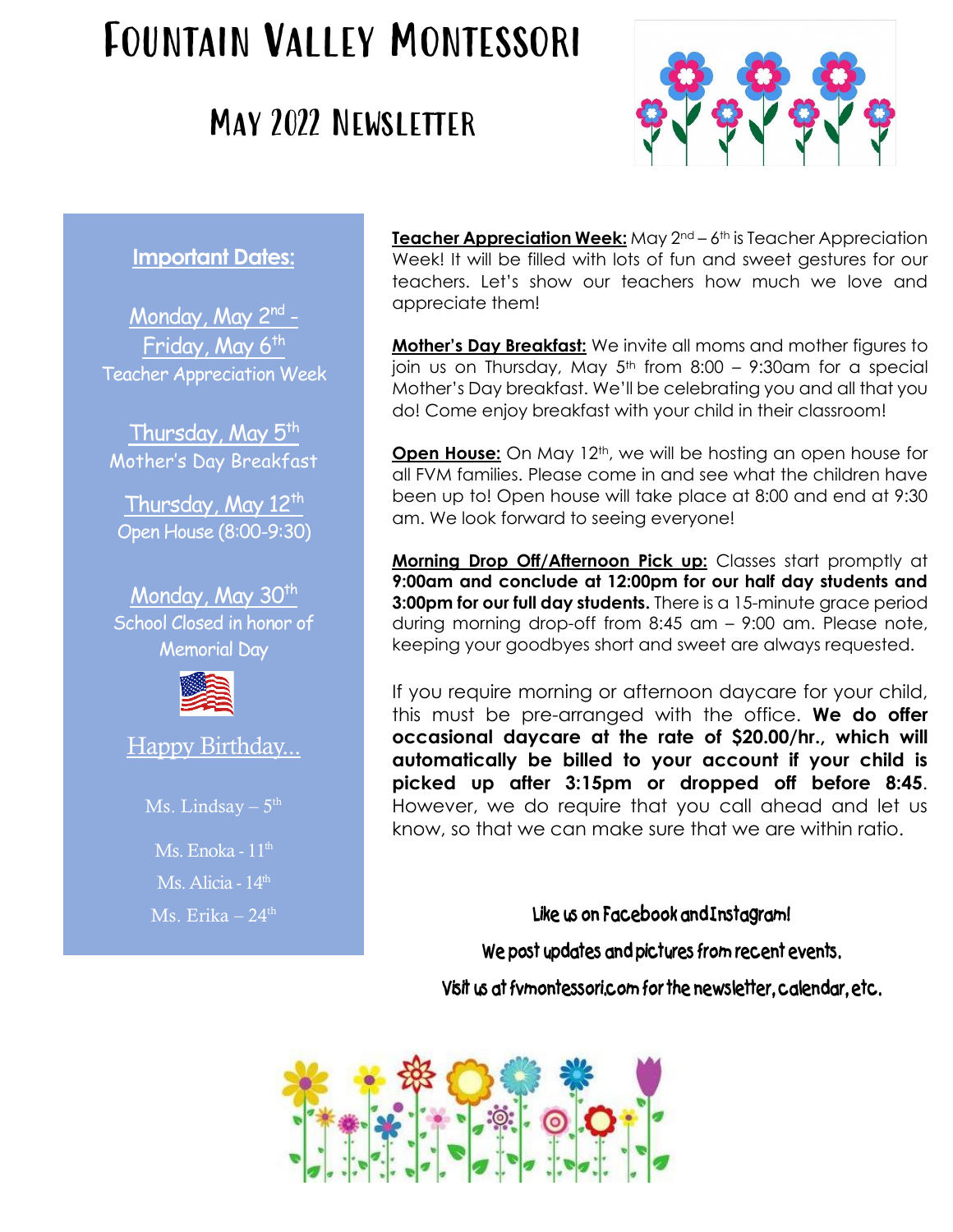I hope everyone had a good spring break. Ms. Cynthia and I had a relaxing time, and we are happy to be back with our precious children in Room 1!

This month we will be traveling to the home of fascinating and deadly creatures such as electric eels, flesh eating piranhas, poison dart frogs, jaguars, and some seriously venomous snakes. This is the Amazon rainforest located in the continent of South America! We will explore the layers of the rainforest and the amazing landmarks such as Machu Pichu, La Mano, Punta Del Este, Tierra del Fuego national park and Tutelar figures located in Chile. We will also be making our very own toucans to decorate our classroom. The children will watch a short documentary depicting the lush landscape and the unique flora and fauna of the region.

I will be introducing the life cycle of a butterfly as we observe our caterpillars turning into beautiful monarch butterflies. For our botany lesson, we will learn about the life cycle of a plant. We will be listening to Latin dance music based on popular dance routines such as the Salsa and the Tango. We will also watch a video of these dances and I hope to be able to teach some moves to the children! We will be making mirror art inspired by a traditional art form and I look forward to displaying them on our art wall outside the classroom! The study of the tropics is incomplete without the mention of tropical fruits. We will make our own popsicles using fruits and I have no doubt the children will relish them! Please be on the lookout for more details regarding this project.

We are extremely excited to celebrate Mother's Day this year and I look forward to seeing all the moms join us for breakfast on Thursday, May 5th from 8:00 am to 9:30 am. The children will be working on a writing project, will make cards and have a special gift for moms in honor of this special day!

Please email me at gkailajian@fvmontessori.com should you have any questions.

Thank you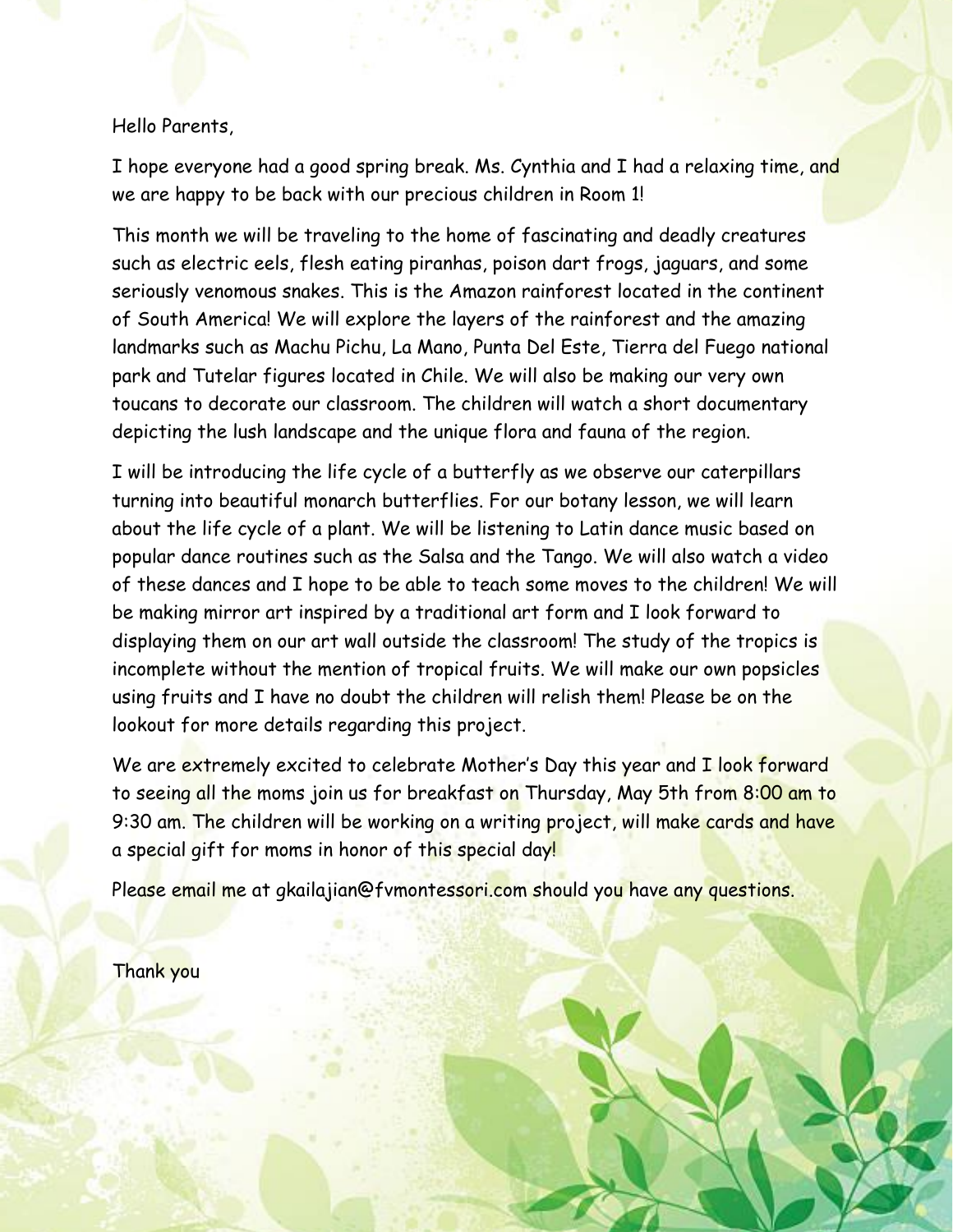Welcome back! I hope you all enjoyed your Spring Break! A special thanks to our PTU for making the egg hunt such an enjoyment for the children.

April has been full of fun music lessons, P.E, and trips to the library. The students had fun traveling to North America, learning about some of the landmarks, animals and about the flags of the countries. They also liked learning about the life cycle of the butterfly and exploring the solar system.

We are going to be busy with work through the month of May! The students will now be traveling to South America to learn about its countries, the people, and their culture. We will learn about the animals, their habitats and will also talk about the extreme climate throughout the continent. The children will learn about the layers of the rain forest, and they will be watching a movie about the Amazon rainforest, found in countries of Brazil and Ecuador. We will listen to popular music from the continent, and I will introduce some musical instruments from the region. Ms. Juliana is super excited to teach them some Samba dance moves! We are working on a unique art project this month. We will walk around the school and the children will be taking black and white pictures of objects, trees, plants……anything that catches their attention. I will print their favorite picture and it will be displayed on the art wall outside the room. I am sure the children will have fun exploring!

Who doesn't like popsicles? We will make healthy class-made popsicles using tropical fruits and juice. Yummy!

We will have our own butterfly habitat and that will give us a chance to observe the life cycle of a butterfly by watching the little eggs turn into beautiful monarch butterflies! We look forward to releasing them back in nature. The spring season is also the perfect time to learn about the little critters! We will review the parts of an ant and learn about the life cycle of the hen. For our Spanish lesson, we will learn the names of insects in Spanish.

I look forward to seeing all the moms for our Mother's Day breakfast on Thursday, May 5th from 8:00 am to 9:30 am. The children are busy making something special for your special day.

Please email me at marian@fvmontessori.com if you have any questions.

Thanks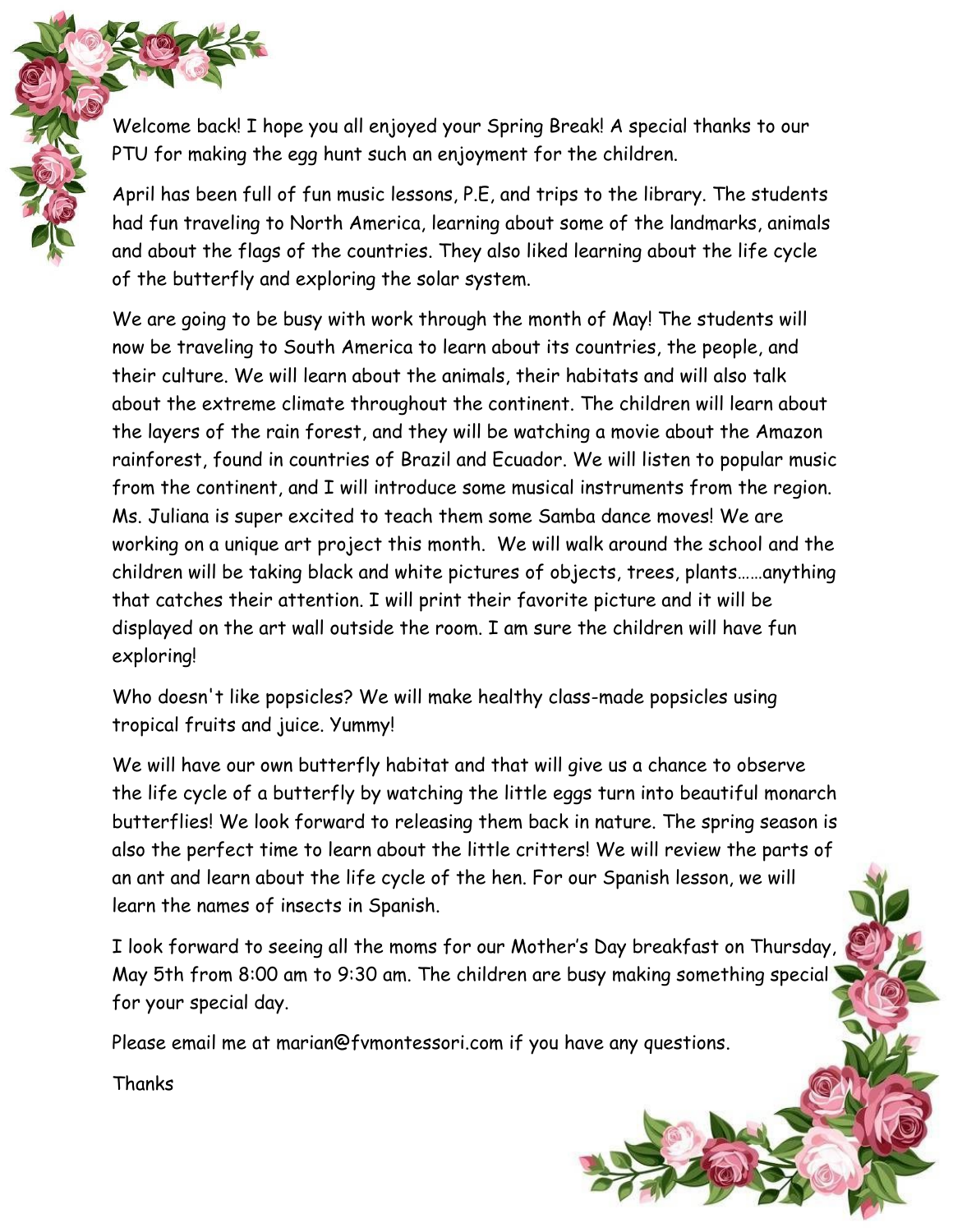

I hope everyone had a nice and restful Spring Break! April was an exciting month the children had lots of fun during the Spring egg hunt!! They also enjoyed the delicious Spring Potluck. We celebrated Earth Day by planting our own lima beans. It was a good learning experience to watch the germination process. The children also enjoyed learning about Australia, the animals, and the landmarks.

We will continue our journey around the world as we make our stop in the world's fourth largest continent, South America. Did you know that South America has the second longest river in the world? It is the mighty Amazon River. We will learn about the abundant flora and fauna of this tropical continent, about its beautiful countries and some ancient landmarks. Giant Ant Eaters, Sloths, Armadillos are some of the unique animals of South America that the children will be learning about. Our art shelf will be filled with materials and the children will be excited to make butterflies, toucans, and lady bugs to decorate our room!

Our study of the continent will include learning about the layers of the rain forest, and we will also taste and enjoy some tropical fruits as we make popsicles in class. Please be on the lookout for information about our cooking project.

The Spring season and blooming flowers inspire us to learn about parts of a flower and the life cycle of a flower. This season is also our inspiration for recreating a beautiful masterpiece by Georgia O'Keefe. "La Mesa", "El Sillon", "La Silla", are just some of the names of furniture that we will be learning for our Spanish lesson. We will be listening to Latin dance music based on popular dance routines such as the Salsa and the Tango. We will also watch a video of these dances and I hope to be able to teach some moves to the children!

To celebrate Mother's Day, the children will be busy making cards and presents for the moms and we look forward to having you join us for a special breakfast on Thursday, May 5th from 8:00am to 9:30 am.

Have a great month ahead!



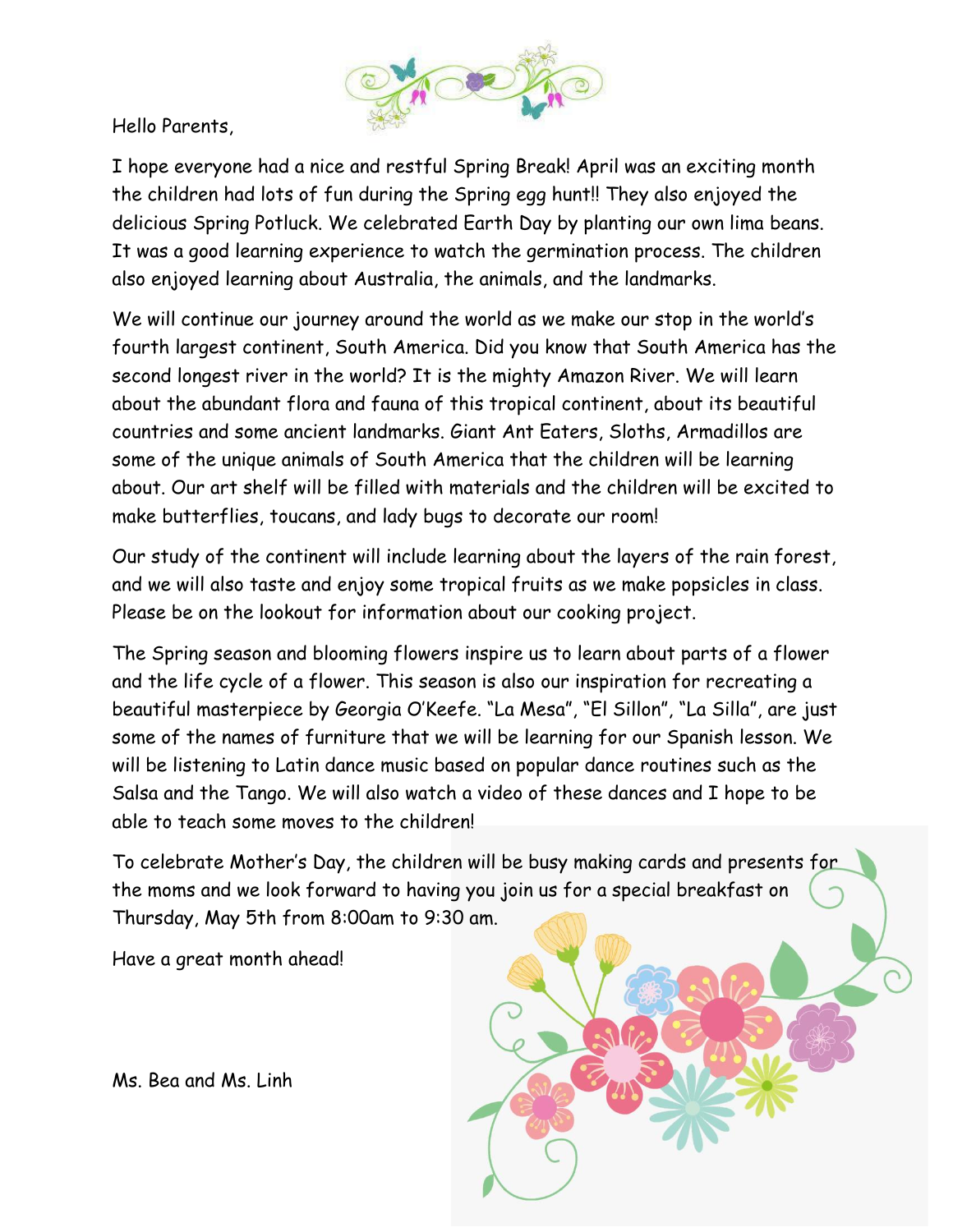

Happy May! I hope everyone had a great Spring Break and enjoyed the great weather. We are excited to be back, and I look forward to seeing the children achieve further milestones.

As we move on to the month of May, we will be touring the continent of South America. We will learn about the physical location, the physical features and learn all about volcanoes. We will focus on the countries of Colombia, Brazil, & Chile and learn about the tropical zones that make South America so interesting. For zoology, we will learn about the toucan, a bird with an exceptionally large and brightly colored beak. We will work on a monart drawing of the same and I am sure the children will enjoy making it. For Botany, we will take a tour of the Amazon Rain Forest. The layers of the rainforest and the different plant species in the ecosystem will be our focus. In addition, we will also be learning about South America's most popular and unique flower, the orchid. I am sure the children will love recreating orchid bouquets as part of practical life. We will also work on story starters based on the famous sport of the continent, soccer. In honor of a very important tradition of celebrating Mother's Day, the children will work on a writing project based on their favorite memories with mom. I am excited to introduce the artwork of Salvador Dali and watch the children recreate a fun surrealist painting based on his style of work. I will be introducing different music from South America, and I cannot wait to make instruments like the maracas with all the children.

Please be on the lookout for details regarding the upcoming Mother's Day breakfast celebration on Thursday, May 5th from 8:00 am to 9:30 am. I hope to see all the moms enjoy their special day.

Please email me at yasminc.fvm@gmail.com should you have any questions.

Thank you so much for all the support.

#### **Important Dates:**

Teacher Appreciation Week: May 2<sup>nd</sup> - May 6th Mother's Day Breakfast: Thursday, May 5th, from 8:00 am to 9: 30 am. Memorial Day - Monday, May 30<sup>th</sup> (School Closed)

**Birthdays:** Aubrey N. 5/22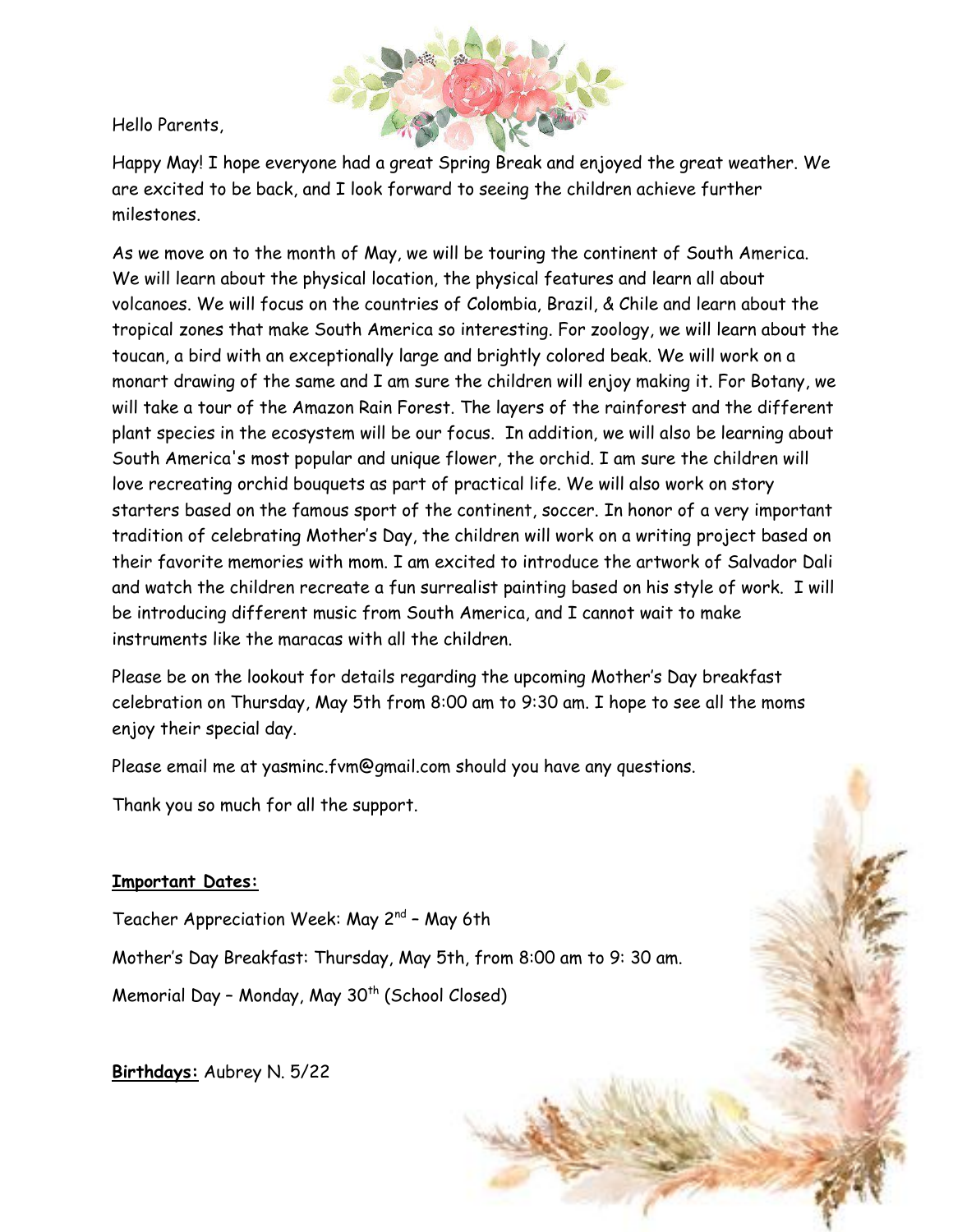#### **May Newsletter: Room 4 Upper Elementary**

Happy May! I hope everyone had a good spring break.

April was a busy month, and the children had a wonderful time learning about Earth Day. It was also wonderful to see the young poets in action. The poetry they wrote were so beautiful and unique!

Cultural Units for the month of May:

Geography: To instill awareness of the importance of Latin America and the role it plays in our worldwide globalization, economic and cultural factors in the world.

Creative Writing: My Bucket List activity is a sure-fire way to get kids' pencils flying! Creating lists and then writing from those lists is a triedand-true inspiration technique that writers have used for ages.

Biology: the digestive system

**Botany:** Botany impressionistic charts will be continued

Layers of the Rainforest: understand that rain forests have four distinct layers/ study the different animals and plants that live in each layer/ create a class mural showcasing the distinguishing features of each layer in the rain forest.

Art: Life-Sized Keith Haring Art

Performing Arts: Speeches and presentations

PE: Relay Races

Month of May Birthday wishes would go to Madison Huynh 7th, Thien Nguyen 28th, Ella West 23rd and Ms. Erica 24th!

Please be on the lookout for the calendar events for the month of May.

Have a magnificent, and a marvelous May!

Ms. Neranja and Ms. Erica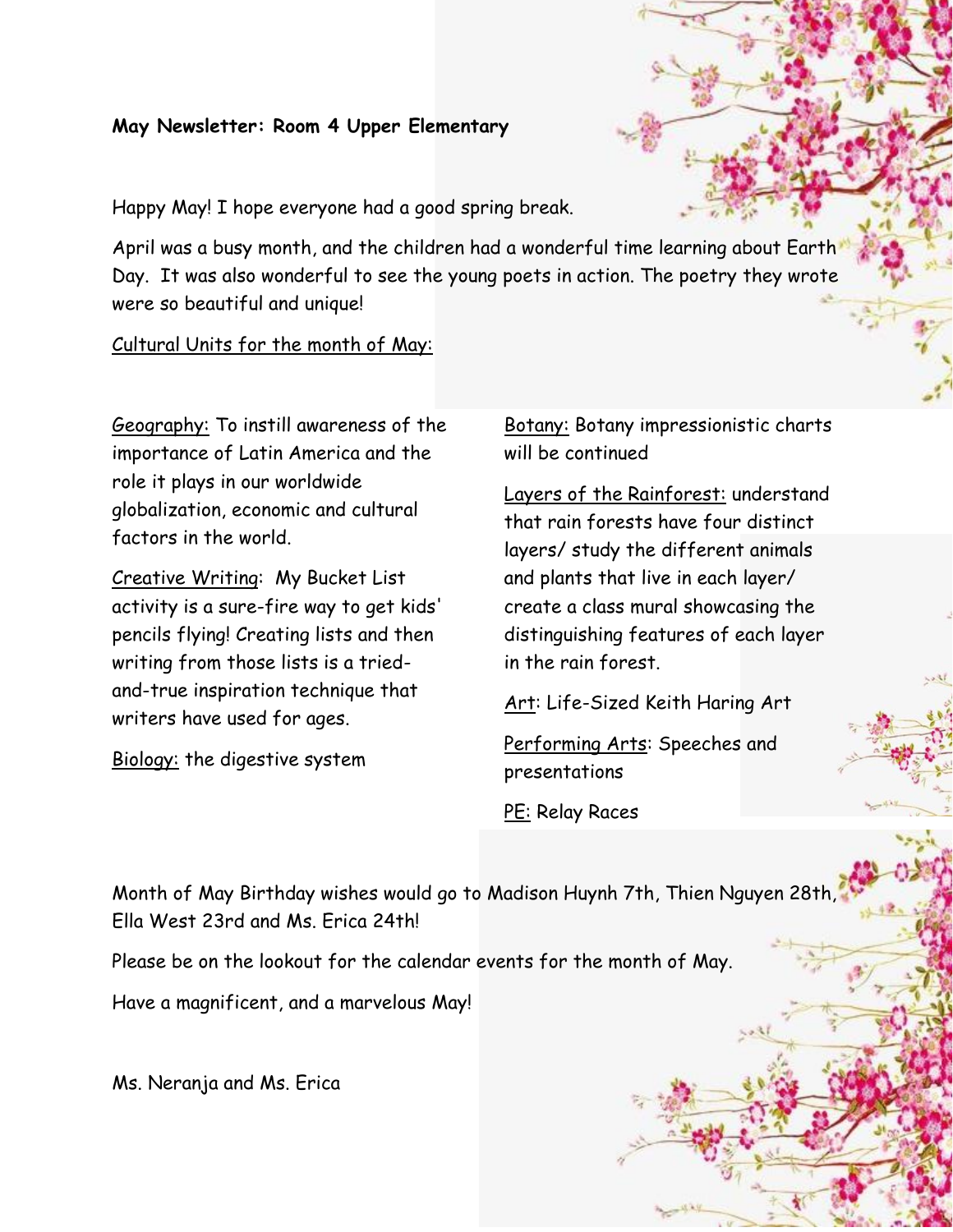Room 5 – Ms. Gloria & Ms. Vivian

April showers...bring May flowers! Room 5 is adorned with so many flowers! We are hoping our paper flowers will not wither until Mother's Day! During the month of May, we will be touring the continent of South America, cruising through the Rain Forest, learning about the animals, the countries and about the rainforests. We will discover the layers of the Amazon Rain Forest and watch the magnificent toucans with our binoculars. Our travels will range from Machu Pichu (Peru), Iguazu Falls (Argentina), East to West and South to North. We will learn that the 60% of the Amazon Rain Forest covers the nine nations (Brazil, Peru, Colombia, Venezuela, Ecuador, Bolivia, Guyana, Suriname, and French Guiana). Our art will be focused on the Monart method, and we will be making our own toucans. The children will learn about Ansel Adams, the still life photographer, and his work. We will be looking at objects through the camera lens to capture some photographs involving nature.

Insects, insects, and more insects…We have already started our insect hunts and the children love to observe rollie pollies, (Common Pill bug) during recess. The children will observe the life cycle of a butterfly when some butterfly larvae visit Room 5 soon. The fully grown butterflies will be released back in nature. We will learn the parts of a butterfly and make an art project on its life cycle. They will also learn about the life cycle of the frog during this month. If you hear your child, say the word "predator", do not be shocked as he/she learned it at school $\odot$ . The children will learn about "prey" and "predators" as part of the study of animal lives. The children will be introduced to life saving natural tactics (defense mechanism) some insects have, such as: rolling into a ball, hiding under the shell, the smell of the stink bug, light of the firefly, etc. They will also learn about defense tactics they use to avoid detection (playing dead, camouflage, masquerade, looking a dead leaf).

The music of Tchaikovsky will be heard in our room through the month and the children will learn names of insects for Spanish class.

All the wonderful mothers of FVM are invited to "Mom and Muffins" on Thursday May 5th, 2022, between 8:00 am and 9:30am to celebrate Mother's Day. Also, please save the date and time to attend our Open House on Thursday May 12th between 8:00 am and 9:00 am. Your child will show you, will be giving you a lesson on his/her favorite work and be your teacher on that day!

With the temperature being warm, we will be applying sunscreen on children who stay with us for PM day care, after they wake up from nap time. Kindly provide us with new sunscreen and fill in the necessary paperwork at the office. I also suggest you send lighter blankets and bedding for the warm months ahead.

We would like to take this opportunity to wish all the wonderful mothers of FVM a happy Mother's Day!

Thanks,

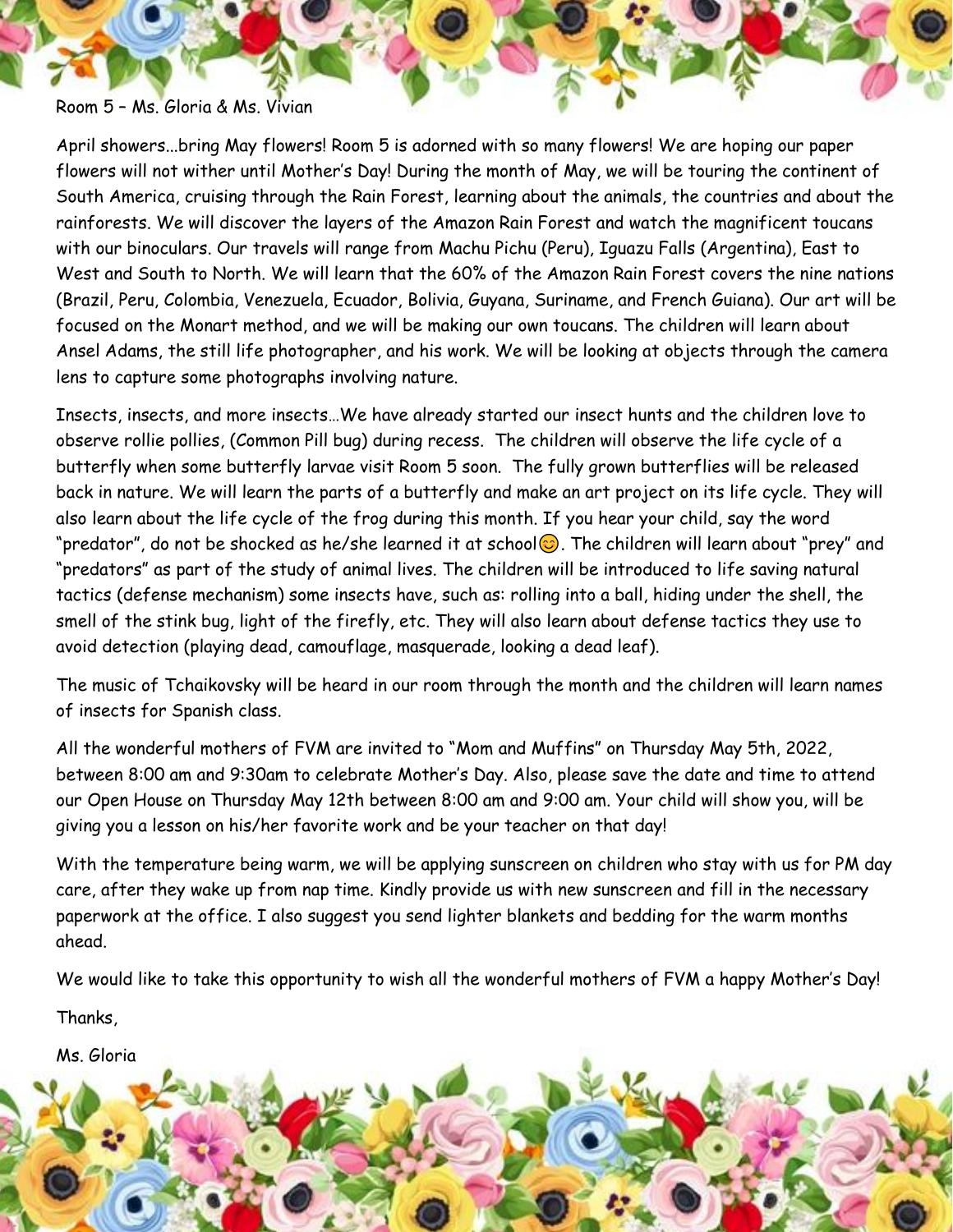Last month we learned about volcanoes, seeds, and butterflies. Children were thrilled to watch the Volcanic eruption experiment. We also had a very informative and enjoyable discussion about how to take care of our planet Earth.

This month we will be learning about germination of a seed. We are going to observe how this process unfolds, by germinating bean seeds in our classroom. As the spring is in full bloom children will be encouraged to plant some flowers and vegetables in school and at home.

For our zoology lesson we are going to learn all about frogs. I will introduce parts of a frog, their food habits, and the difference between a toad and a frog. The continent we are about to explore is South America. This amazing continent with the rain forest jungle has many exotic and endangered species of plants. I will discuss how important it is to save this Amazon jungle for the people and for animals. Children will learn about the countries of South America and the landmarks.

We are going to celebrate our amazing mothers this month. Children are busy making something special for our mothers (it's a secret). I look forward to seeing all the moms join us for breakfast on Thursday, May 6 from 8:00 to 9: 30 am. Our food prep work for the month will be focused on a healthy dish. I am going to make a spring salad with our children, so they can make it at home for their family. Our artist of the month is Henry Matisse. We will be recreating on of his masterpieces. We will also listen to popular dance music from South America.

To all our amazing, beautiful, dedicated mothers I wish you a "Happy Mother's Day". Thank you for all your support. Have a wonderful month of May!

Mrs. Enoka